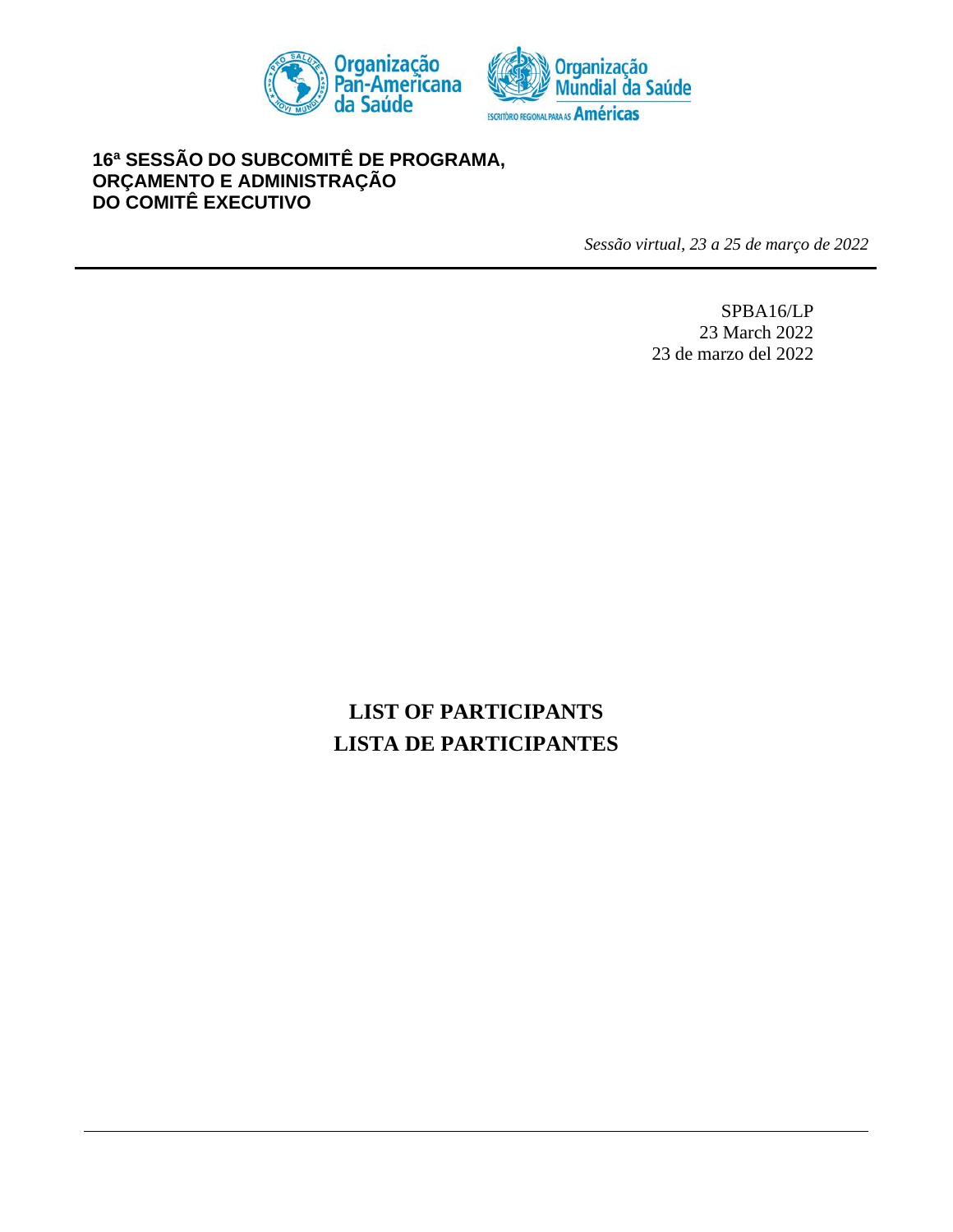## **OFFICERS/MESA DIRECTIVA**

Vice-President/Vice-Presidente: Dr. Félix H. Correa (Panamá)

President/Presidente: Mrs. Adriana Gonzalez (United States of America)

Rapporteur/Relator: Sr. Ciro Leal Martins da Cunha (Brasil)

# **MEMBERS OF THE SUBCOMMITTEE/MIEMBROS DEL SUBCOMITÉ**

## **BRAZIL/BRASIL**

Sr. Carlos Eduardo da Cunha Oliveira Chefe da Divisão de Cidadania Ministério das Relações Exteriores Brasília

Sr. Ciro Leal Martins da Cunha Conselheiro, Representante Alterno do Brasil junto à Organização dos Estados Americanos Washington, D.C.

Sra. Cristina Alexandre Assessora Especial do Ministro para Assuntos Internacionais em Saúde Ministério da Saúde Brasília

Sra. Marina Pittella Chefe da Assessoria de Assuntos Internacionais em Saúde Ministério da Saúde Brasília

Sr. Jackson Lima Oliveira Primeiro Secretário, Representante Alterno do Brasil junto à Organização dos Estados Americanos Washington, D.C.

Sr. Matheus Corradi de Souza Assistente da Divisão de Cidadania Ministério das Relações Exteriores Brasília

Sra. Fernanda Torres Chefe da Divisão de Temas Multilaterais Ministério da Saúde Brasília

## **BRAZIL/BRASIL** *(cont.)*

Sra. Indiara Meira Gonçalves Assessora para Assuntos Multilaterais em Saúde Ministério da Saúde Brasília

# **COSTA RICA**

Sra. Adriana Salazar González Jefe de Relaciones Internacionales Ministerio de Salud San José

Sra. Mónica Gamboa Funcionaria Dirección de Planificación Ministerio de Salud San José

Sra. Andrea Garita Directora de Planificación Ministerio de Salud San José

## **DOMINICA**

Hon. Dr. Irving Mclntyre Minister of Health, Wellness and New Health Investment Ministry of Health, Wellness and New Health Investment Dominica

Dr. Letitia Lestrade-Wyke Permanent Secretary (Ag.) Ministry of Health and Social Services **Dominica** 

Dr. Kent Edwards Parliamentary Secretary Ministry of Health, Wellness and New Health Investment Dominica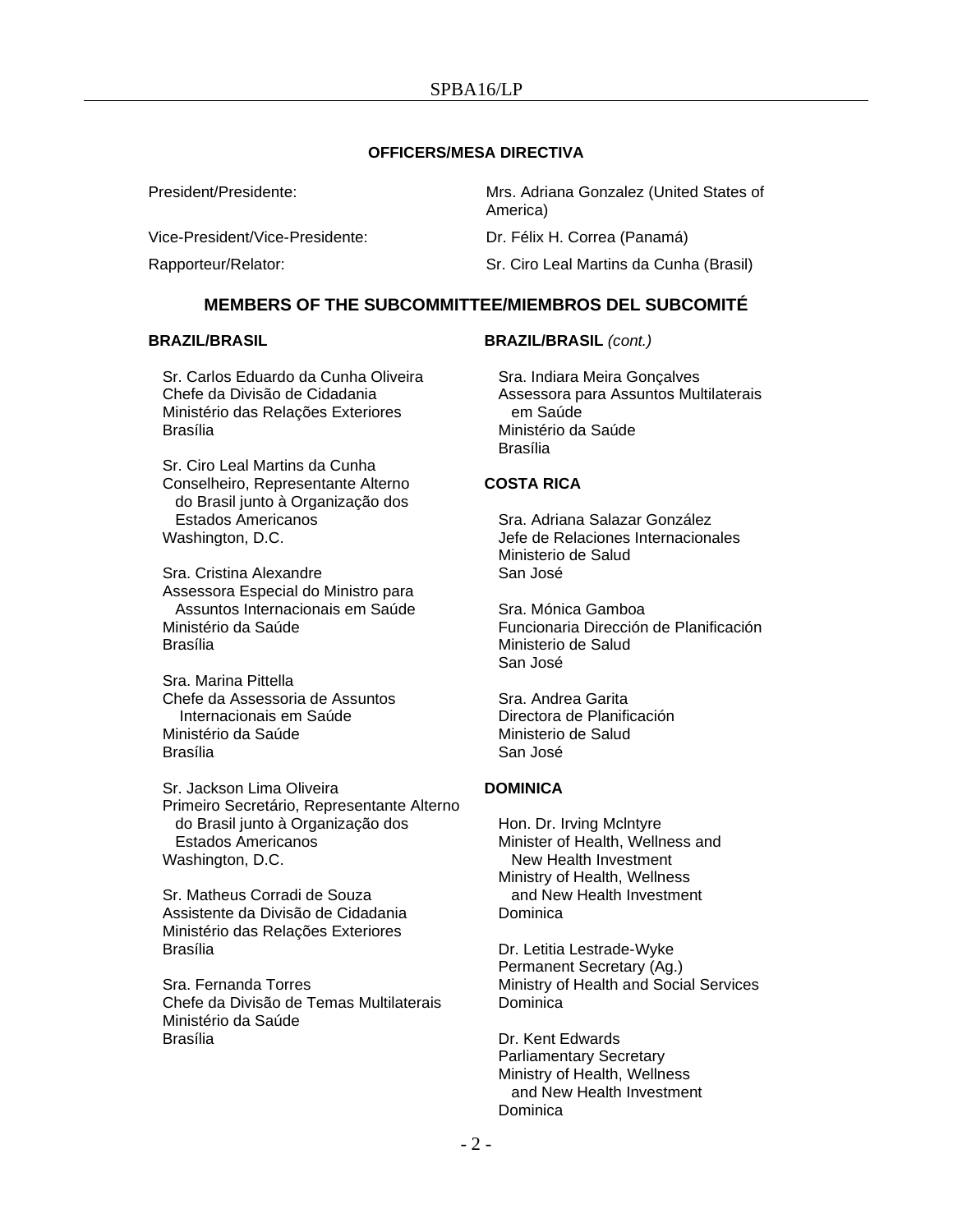# **MEMBERS OF THE SUBCOMMITTEE/MIEMBROS DEL SUBCOMITÉ** *(cont.)*

#### **DOMINICA** (*cont.)*

Dr. David Johnson Chief Medical Officer Ministry of Health, Wellness and New Health Investment Dominica

#### **JAMAICA**

Mr. Dunstan Bryan Permanent Secretary Ministry of Heath Kingston

Mr. Howard Lynch Senior Director Policy Planning and Development Ministry of Heath Kingston

## **MEXICO/MÉXICO**

Dr. Hugo López-Gatell Ramírez Subsecretario de Prevención y Promoción de la Salud Secretaría de Salud México, D.F.

Dr. Marcos Cantero Cortés Titular de la Unidad de Análisis Económico Secretaría de Salud México, D.F.

Excma. Sra. Luz Elena Baños Rivas Embajadora, Representante Permanente de México ante la Organización de los Estados Americanos Washington, D.C.

Lic. Zulema Guerra Carpio Jefa del Departamento para el Sistema Interamericano Secretaría de Salud México, D.F.

Lic. Marco Vinicio Gallardo Enríquez Titular de la Unidad de Administración y Finanzas Secretaría de Salud México, D.F.

# **MEXICO/ MÉXICO** (*cont.)*

Sr. Francisco Martínez Martínez Director General de Programación y Presupuesto Secretaría de Salud México, D.F.

Lic. Martha Leticia Caballero Abraham Encargada de la Dirección General de Relaciones Internacionales Secretaría de Salud México, D.F.

Lic. Araceli Camacho Chairez Directora de Políticas de Aseguramiento en Salud Secretaría de Salud México, D.F.

Sr. Mauricio Israel Velázquez Posada Director de Seguimiento y Control de la Información Dirección General de Programación y Presupuesto Secretaría de Salud México, D.F.

Lic Zulema Guerra Carpio Jefa de Departamento para el Sistema Interamericano Secretaría de Salud México, D.F.

Lic. Maite Narváez Abad Segunda Secretaria, Representante Alterna de México ante la Organización de los Estados Americanos Washington, D.C.

# **PANAMA/PANAMÁ**

Lic. Thays Noriega Directora de Asuntos Internacionales y Cooperación Técnica Ministerio de Salud Ciudad de Panamá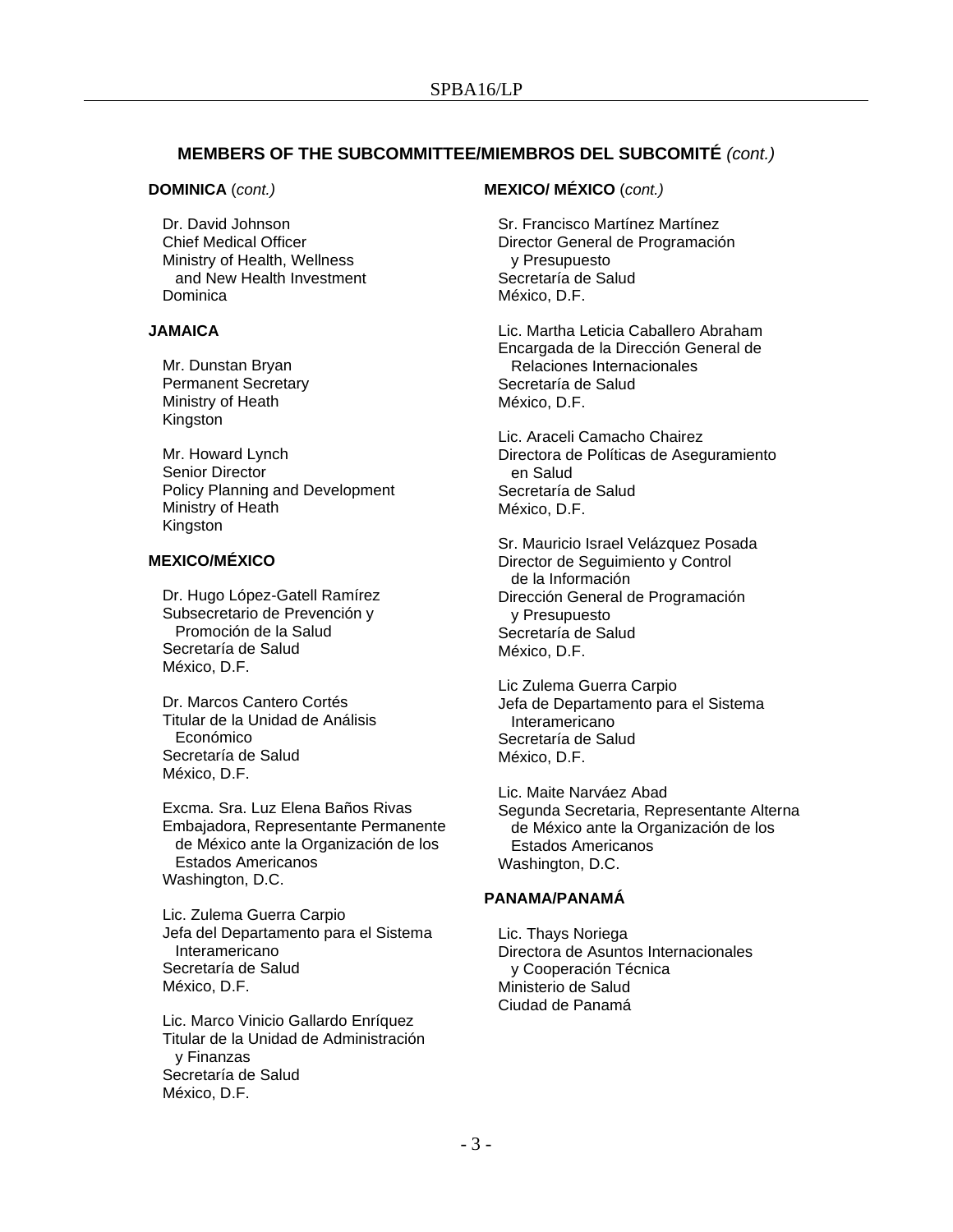# **MEMBERS OF THE SUBCOMMITTEE/MIEMBROS DEL SUBCOMITÉ** *(cont.)*

## **PANAMA/PANAMÁ** *(cont.)*

Sr. José Luis Vásquez Coordinador de Asuntos Internacionales y Cooperación Técnica Ministerio de Salud Ciudad de Panamá

Dr. Félix H. Correa D. Subdirector de Planificación de Salud Ministerio de Salud Ciudad de Panamá

Dra. Reina Roa Funcionaria Técnica de Planificación de Salud Ministerio de Salud Ciudad de Panamá

# **UNITED STATES OF AMERICA/ESTADOS UNIDOS DE AMÉRICA**

Ms. Nerissa Cook Deputy Assistant Secretary Bureau of International Organization Affairs Department of State Washington, D.C.

Mrs. Mara Burr Director, Multilateral Relations Department of Health and Human Services Washington, D.C.

Ms. Barbara De Rosa-Joynt Health Advisor Office of Economic and Development Assistance Bureau of International Organization Affairs Department of State Washington, D.C.

Mr. Steven Constantinou Global Health Officer, Americas Office of Global Affairs Department of Health and Human Services Washington, D.C.

## **UNITED STATES OF AMERICA/ESTADOS UNIDOS DE AMÉRICA** *(cont.)*

Ms. Sarah Emami Senior Global Health Officer for Multilateral Relations Office of Global Affairs Department of Health and Human Services Washington, D.C.

Mr. Ethan Goldblatt Health Team Intern Office of Economic and Development Affairs Bureau of International Organization Affairs Department of State Washington, D.C.

Mrs. Adriana Gonzalez Health Advisor Office of Economic and Development Affairs Bureau of International Organization Affairs Department of State Washington, D.C.

Ms. Maya Levine Senior Global Health Officer for Multilateral Relations Office of Global Affairs Department of Health and Human Services Washington, D.C.

Mr. Greg McElwain Senior Advisor Office of Management Policy and Resources Bureau of International Organization Affairs Department of State Washington, D.C.

Ms. Leandra Olson Senior Global Health Officer Office of Global Affairs Department of Health and Human Services Washington, D.C.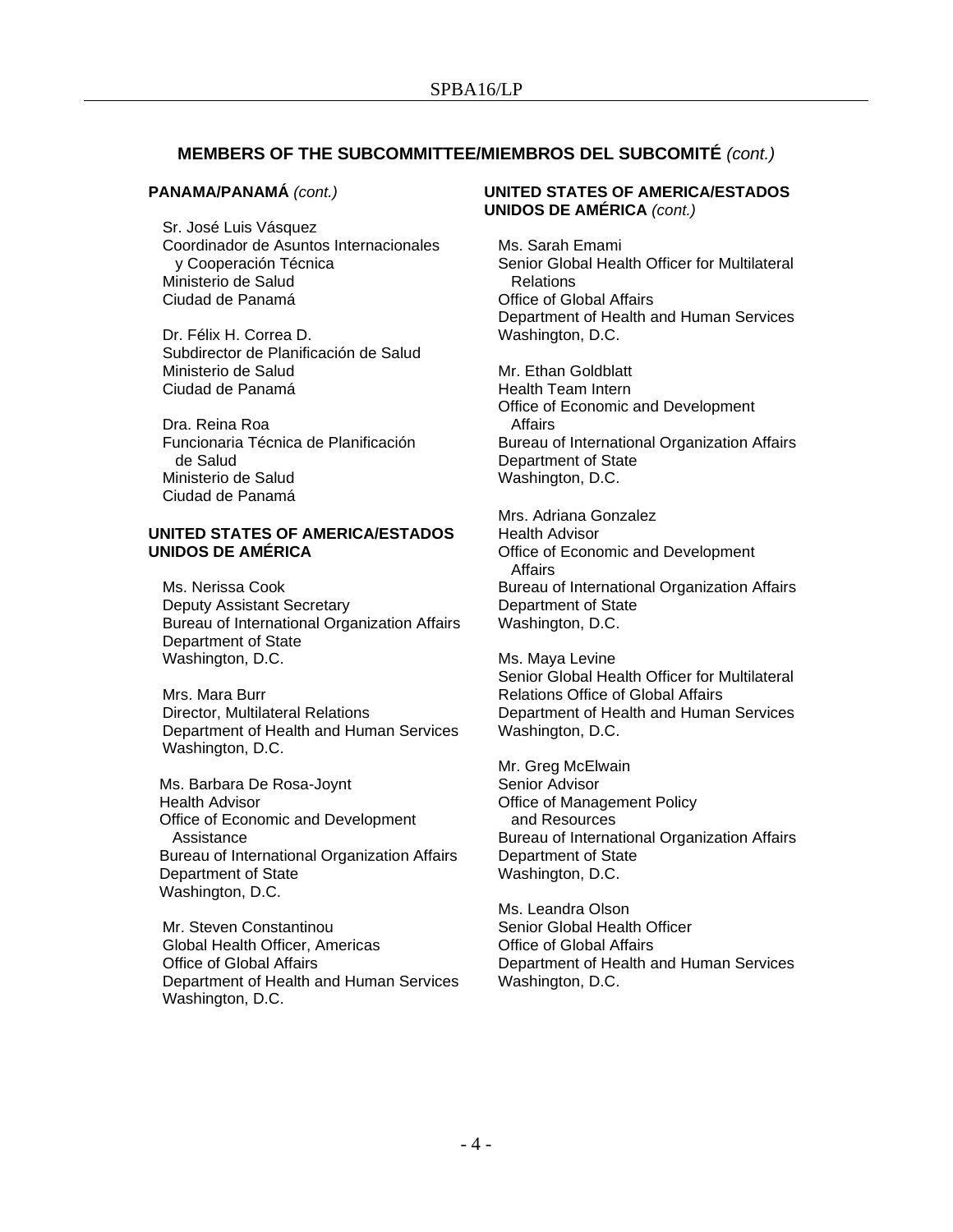# **MEMBERS OF THE SUBCOMMITTEE/MIEMBROS DEL SUBCOMITÉ** *(cont.)*

## **UNITED STATES OF AMERICA/ESTADOS UNIDOS DE AMÉRICA** *(cont.)*

Ms. Lauren Scott Health Advisor Office of Economic and Development Affairs Bureau of International Organization Affairs Department of State Washington, D.C.

## **UNITED STATES OF AMERICA/ESTADOS UNIDOS DE AMÉRICA** *(cont.)*

Mr. James P. Shuster Program Analyst Office of Management Policy and Resources Bureau of International Organization Affairs Department of State Washington, D.C.

## **NON-MEMBERS OF THE SUBCOMMITTEE/ OTROS MIEMBROS QUE NO FORMAN PARTE DEL SUBCOMITÉ**

#### **ARGENTINA**

Dra. Carla Moretti Directora Nacional de Relaciones Internacionales Ministerio de Salud Buenos Aires

Lic. Georgina Grigioni Asesora Dirección Nacional de Relaciones Internacionales Ministerio de Salud Buenos Aires

Lic. Andrea Polach Asesora Dirección Nacional de Relaciones **Internacionales** Ministerio de Salud Buenos Aires

#### **BAHAMAS**

Ms. Alarice Grant Senior Assistant Secretary Ministry of Health and Wellness Nassau

Dr. Phillip Swann **Registrar** Ministry of Health and Wellness Nassau

#### **BAHAMAS** *(cont.)*

Dr. Pearl McMillan Chief Medical Officer Ministry of Health and Wellness Nassau

Dr. Cherita Moxey Senior House Officer Ministry of Health and Wellness Nassau

Dr. Delon Brennen Deputy Chief Medical Officer Ministry of Health and Wellness Nassau

#### **BELIZE/BELICE**

Ms. Lizett Bell Deputy Director of Health Services Chief Nursing Officer Ministry of Health and Wellness Belmopan

## **BOLIVIA**

Dra. Nila Heredia Miranda Responsable del Área de Relaciones **Internacionales** Ministerio de Salud La Paz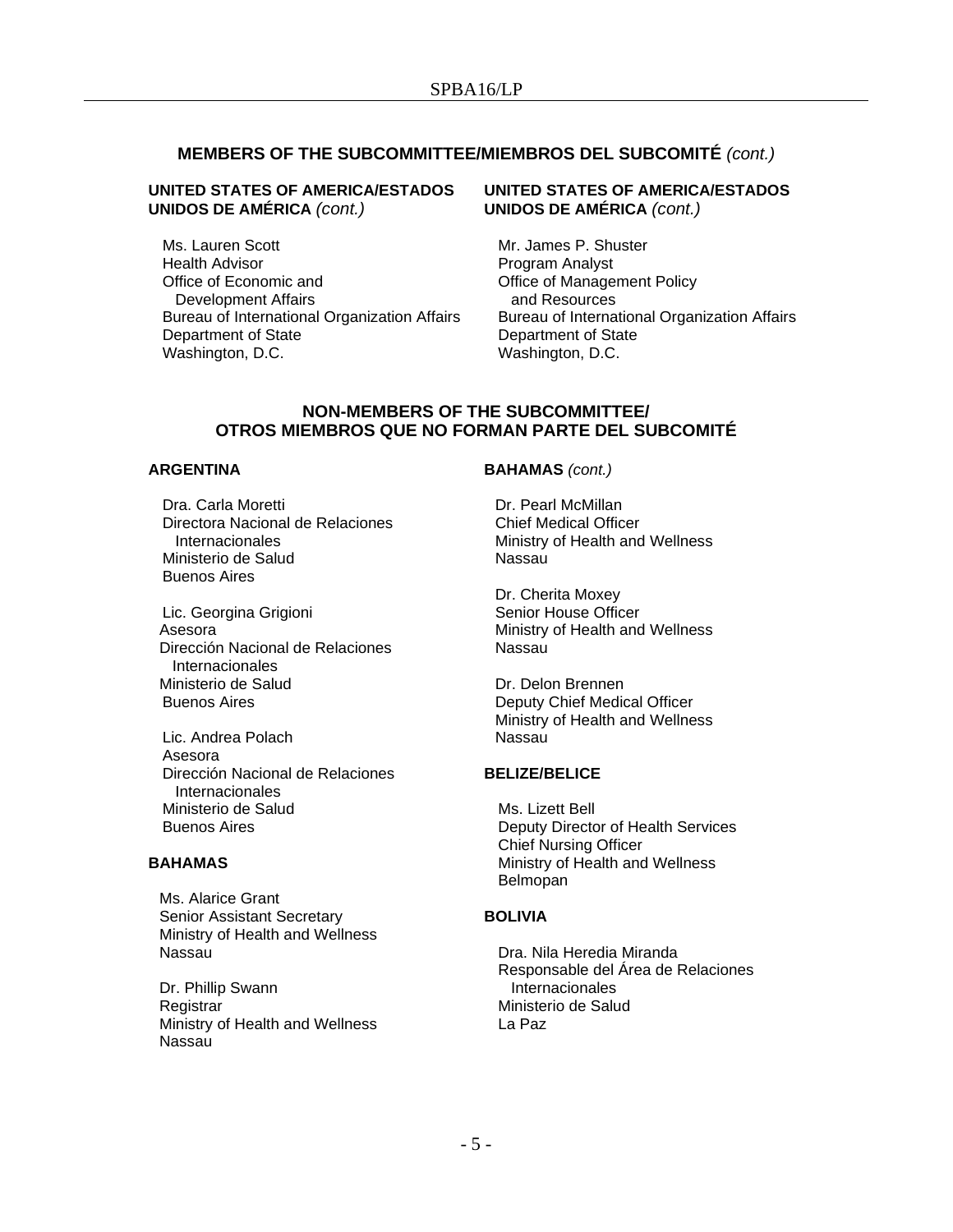# **NON-MEMBERS OF THE SUBCOMMITTEE/ OTROS MIEMBROS QUE NO FORMAN PARTE DEL SUBCOMITÉ**

#### **BOLIVIA** *(cont.)*

Lic. José Roberto Ávila Cárcamo Técnico, Economista Dirección General de Planificación Ministerio de Salud La Paz

Lic. Janeth Alemán Paca Directora general de Asuntos Administrativos Ministerio de Salud La Paz

Sr. Lucio Mamani Quispe Primer Secretario, Representante Alterno de Bolivia ante la Organización de los Estados Americanos. Washington, D.C.

## **CANADA/CANADÁ**

Dr. Madeleine Bird Manager Multilateral Relations Division Office of International Affairs for the Health Portfolio Government of Canada, Ottawa

Ms. Jennifer Izaguirre Senior Policy Analyst Multilateral Relations Division Office of International Affairs for the Health Portfolio Government of Canada, Ottawa

Ms. Chantele Sitaram Policy Analyst Multilateral Relations Division Office of International Affairs for the Health Portfolio Government of Canada, Ottawa

Mr. William Wang Policy Analyst Multilateral Relations Division Office of International Affairs for the Health Portfolio Government of Canada, Ottawa

#### **CANADA/CANADÁ** *(cont.)*

Ms. Charlotte McDowell Senior Development Officer Permanent Mission of Canada to the OAS Washington, D.C.

Ms. Janet Ferreira Senior Development Officer Global Affairs Canada, Inter-American Affairs Government of Canada, Ottawa

Mr. Patrick Picard Health Counsellor Office of International Affairs for the Health Portfolio Government of Canada, Ottawa

#### **COLOMBIA**

Sra. Adriana Maldonado Ministro Plenipotenciario, Representante Alterna de Colombia ante la Organización de los Estados Americanos Washington, D.C.

Sr. Juan Carlos Bernal Coordinador, Grupo de Cooperación y Relaciones Internacionales Ministerio de Salud y protección Social Bogotá

Sr. Juan David Moncaleano Prado Coordinador (E), Coordinación de Asuntos Sociales Dirección de Asuntos Económicos, Sociales y Ambientales Ministerio de Salud y Protección Social Bogotá

Sr. Luis Hernán Hincapié Matoma Asesor, Coordinación de Asuntos Sociales Dirección de Asuntos Económicos, Sociales y Ambientales Ministerio de Salud y Protección Social Bogotá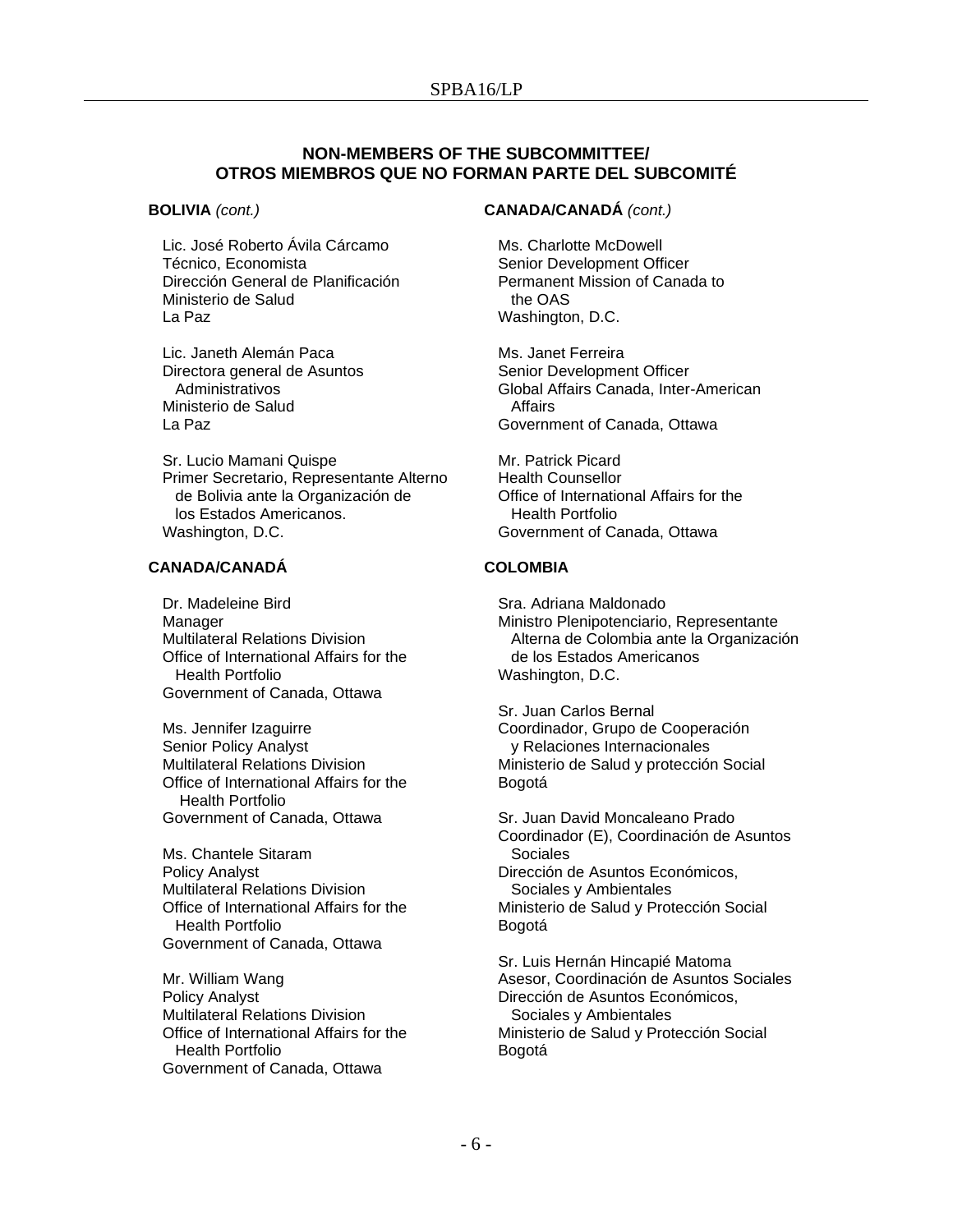# **NON-MEMBERS OF THE SUBCOMMITTEE/ OTROS MIEMBROS QUE NO FORMAN PARTE DEL SUBCOMITÉ** *(cont.)*

#### **COLOMBIA** *(cont.)*

Sr. Nicolás Higuera González Tercer Secretario, Representante Alterno de Colombia ante la Organización de los Estados Americanos Washington, D.C.

Sra. Grecia Umbarila Asesora, Grupo de Cooperación y Relaciones Internacionales Ministerio de Salud y Protección Social Bogotá

Sr. Juan Manuel Borraez Asesor, Grupo de Cooperación y Relaciones Internacionales Ministerio de Salud y Protección Social Bogotá

Sra. Catalina Muñoz Contratista, Grupo de Cooperación y Relaciones Internacionales Ministerio de Salud y Protección Social Bogotá

## **DOMINICAN REPUBLIC/REPÚBLICA DOMINICANA**

Dra. Indhira Guillén Encargada del Departamento de Cooperación Internacional Ministerio de Salud Pública Santo Domingo

Dr. Miguel Bruján Coordinador Técnico, Viceministerio de Salud Colectiva Ministerio de Salud Pública Social Santo Domingo

#### **ECUADOR**

Mg. Fernando Roberto Jácome Gavilánez Director Nacional de Cooperación y Relaciones Internacionales Ministerio de Salud Pública Quito

#### **ECUADOR** *(cont.)*

Ing. Luisa Noboa Paz y Miño Analista de Cooperación y Relaciones Internacionales Ministerio de Salud Pública Quito

#### **EL SALVADOR**

Dr. Carlos Gabriel Alvarenga Cardoza Viceministro de Gestión y Desarrollo en Salud Ministerio de Salud San Salvador

Sr. Elmer Bonilla Espinoza Jefe de la Oficina de Relaciones Internacionales y Cooperación en Salud Ministerio de Salud San Salvador

 Dr. Ronald Alfonso Pérez Escobar Director de Apoyo a la Gestión Ministerio de Salud San Salvador

# **GRENADA/GRANADA**

Hon. Nickolas Steele Minister of Health and Social Security Ministry of Health and Social Security St. George's

#### **GUATEMALA**

Dra. Nancy Rodas Asesora del Vice despacho Administrativo Ministerio de Salud y Bienestar Social Guatemala

## **GUYANA**

Dr. Narine Singh Chief Medical Officer Ministry of Health **Georgetown** 

Mr. Stephen Kissoon Director of Planning Ministry of Health Georgetown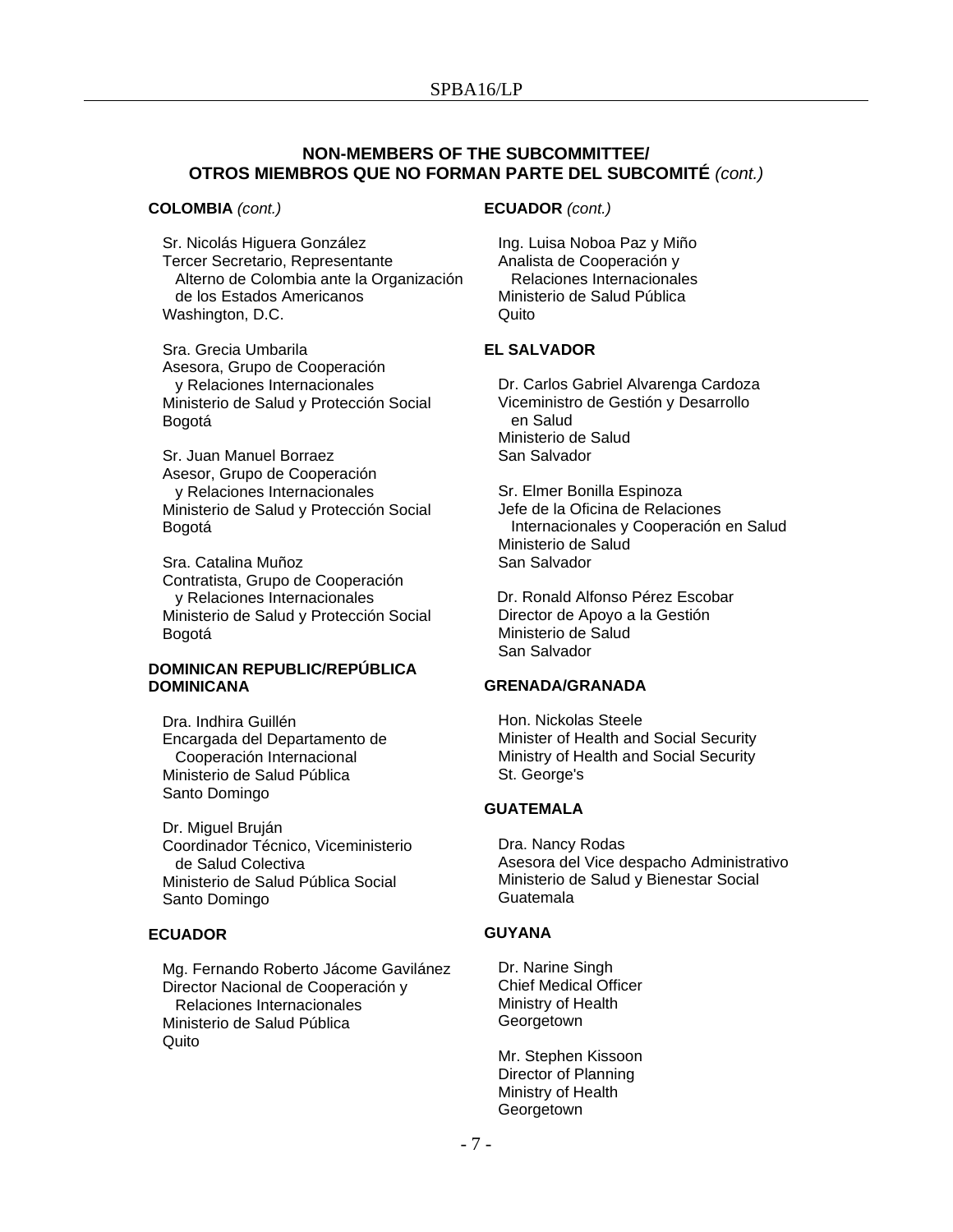# **NON-MEMBERS OF THE SUBCOMMITTEE/ OTROS MIEMBROS QUE NO FORMAN PARTE DEL SUBCOMITÉ** *(cont.)*

## **HAITI/HAITÍ**

Dr. Jean Patrick Alfred Directeur de l'Unité de Planification Ministère de la Santé publique et de la Population Port-au-Prince

## **HONDURAS**

Dra. Edna Batres Ministra Consejera, Representante Alterna de Honduras ante la Organización de los Estados Americanos Washington, D.C.

## **NICARAGUA**

Dr. Luis Urcuyo García Director General de Planificación y Desarrollo Ministerio de Salud Managua

Sr. Yuri Leiva Director General Administrativo Financiero Ministerio de Salud Managua

#### **PARAGUAY**

Econ. Elizabeth Barrios Representante de la Dirección General de Planificación y Evaluación Ministerio de Salud Pública y Bienestar Social Asunción

Dra. Mariana Díaz Representante de la Dirección General de Administración y Finanzas Ministerio de Salud Pública y Bienestar Social Asunción

Econ. Edgar Núñez Representante de la Dirección General de Planificación y Evaluación Ministerio de Salud Pública y Bienestar Social Asunción

#### **PERU/PERÚ**

Sra. Virna Julia Ruiz Taipe Primera Secretaria, Representante Alterna de Perú ante la Organización de los Estados Americanos Washington, D.C.

#### **SURINAME**

Mrs. Saskia Bleau-Bhagwandien Acting Head of the Research, Planning and Monitoring & Evaluation Department Ministry of Health Paramaribo

Ms. Susijanie Nasoem Kartodikromo Co-worker Financial Affairs Ministry of Health Paramaribo

## **TRINIDAD AND TOBAGO/TRINIDAD Y TABAGO**

Mr. Lawrence Jaisingh Director, Health Policy, Research and Planning Ministry of Health Port of Spain

Ms. Melanie Noel Deputy Permanent Secretary Ministry of Health Port of Spain

Ms. Suzan Balroop Director, Finance and Accounting Division Ministry of Health Port of Spain

 Ms. Anita Sohan Director, International Cooperation Desk Ministry of Health Port-of-Spain

## **URUGUAY**

Dr. Miguel Asqueta Sóñora Director General de Salud Ministerio de Salud Montevideo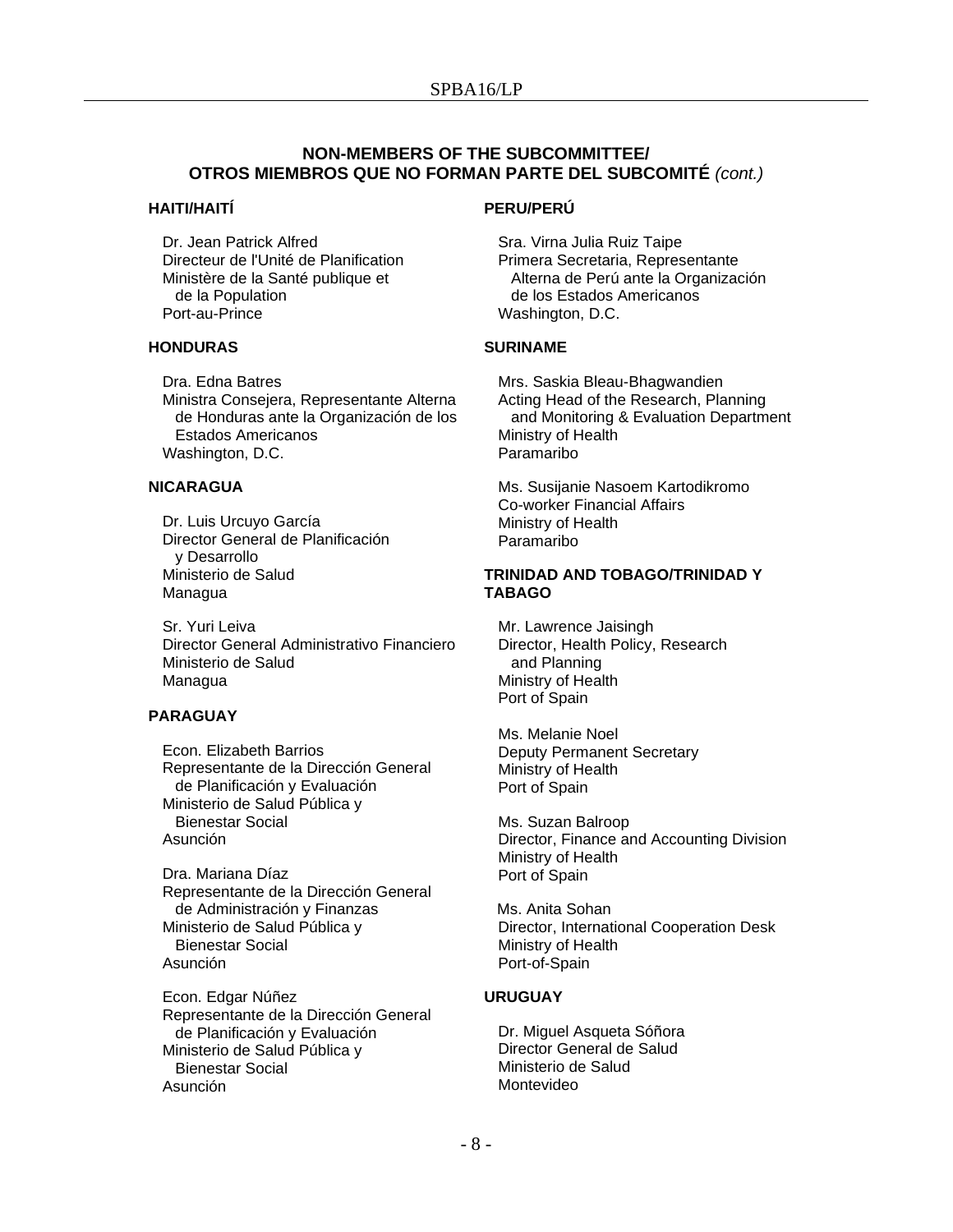# **NON-MEMBERS OF THE SUBCOMMITTEE/ OTROS MIEMBROS QUE NO FORMAN PARTE DEL SUBCOMITÉ** *(cont.)*

**URUGUAY** *(cont.)*

Lic. Luis Galicia Coordinador de las Áreas Programáticas Ministerio de Salud Montevideo

Mg. Gabriela Gómez Directora (E) de Relaciones Internacionales y Cooperación Ministerio de Salud Montevideo

**URUGUAY** *(cont.)*

Soc. Ricardo Alberti Asesor de la Dirección General de la Salud Ministerio de Salud Montevideo

Dra. Alicia Arbelbide Costas Ministra Consejera, Representante Alterna de Uruguay ante la Organización de los Estados Americanos Washington, D.C.

# **PARTICIPATING STATES/ESTADOS PARTICIPANTES**

#### **FRANCE/FRANCIA**

# **THE NETHERLANDS/PAÍSES BAJOS**

Mrs. Anne Vidal de la Blache Ambassador, Permanent Observer of France to the Organization of American **States** Washington, D.C.

Mr. Edwin Maarseveen Counselor for Health, Welfare and Sports Embassy of the Kingdom of The Netherlands Washington, D.C.

# **OBSERVER STATES/ESTADOS OBSERVADORES**

## **SPAIN/ESPAÑA**

Excma. Sra. Carmen Montón Embajadora, Observadora Permanente de España ante la Organización de los Estados Americanos Washington, D.C.

# **PAN AMERICAN HEALTH ORGANIZATION ORGANIZACIÓN PANAMERICANA DE LA SALUD**

#### **Director and Secretary** *ex officio* **of the Subcommittee/ Directora y Secretaria** *ex officio* **del Subcomité**

Dr. Carissa F. Etienne Director/Directora

#### **Advisers to the Director/ Asesores de la Directora**

Ms. Mary Lou Valdez Deputy Director/Directora Adjunta

Dr. Jarbas Barbosa da Silva Junior Assistant Director/Subdirector